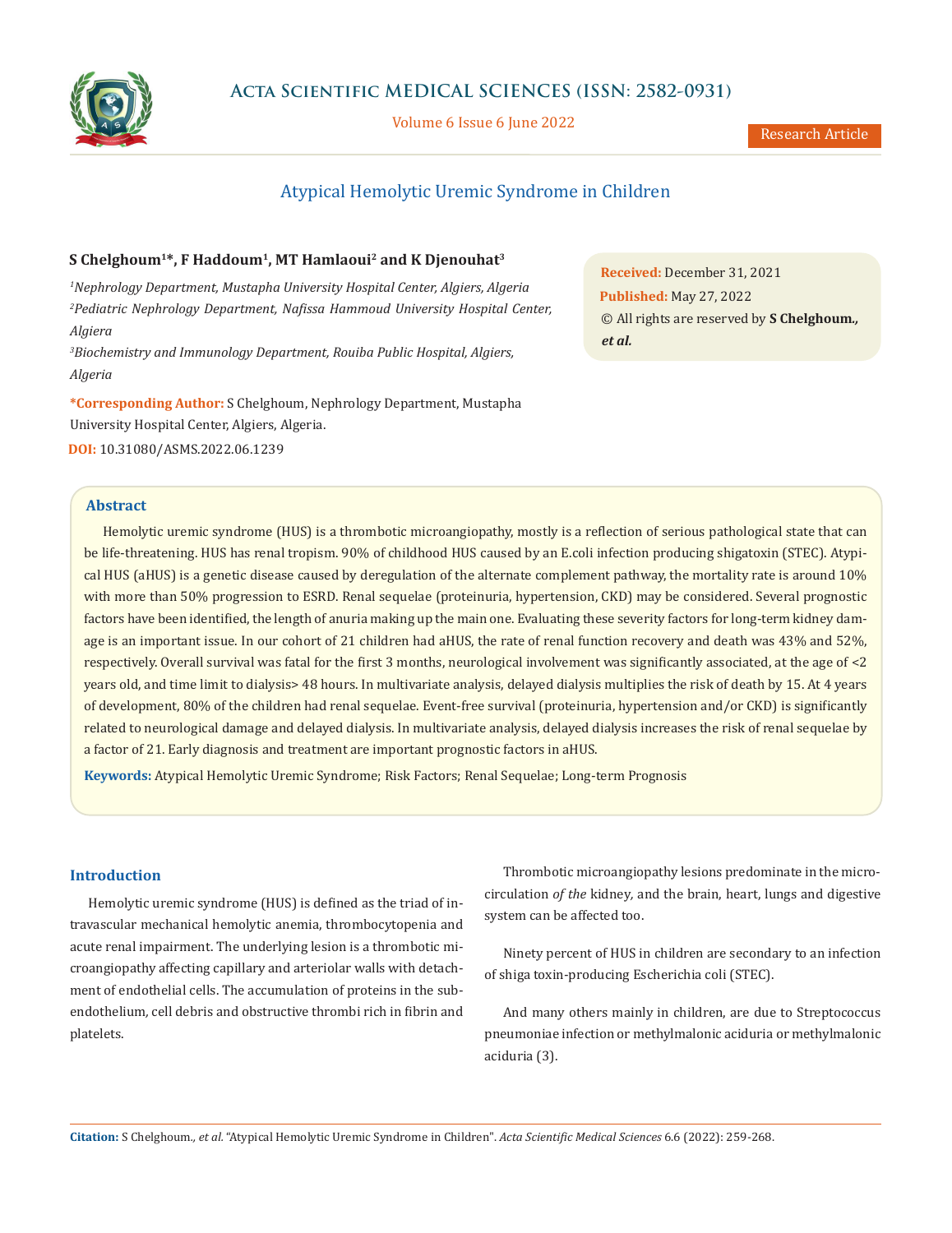However, most HUS not related to STEC infection presents as a primary disease called Atypical hemolytic uremic syndrome (aHUS), most often related to dysregulation of the complement system and particularly of the alternative pathway.

We have a family history in approximately 20% of cases, the penetrance was only 50%. Before the period of specific complement-Inhibitor Therapy, the prognosis was severe, considering 2 to 10% of patients died during the first attack, and one-third evolved to end stage renal disease after the first episode. Patients with a factor H mutation had the worst prognosis as 60 to 70% of them died or evolved to end stage renal disease (ESRD) within the first year.

Plasma therapy (PT) often results in haematological remission, but kidney domage are common ([5]. Eculizumab (ECU) (Soliris®, Alexion Pharmaceuticals, Cheshire, CT, United States), a humanized anti-C5 monoclonal recombinant immunoglobulin G can be considered in any patient with the thrust of AHUS regardless of the complement abnormality, even if there is no abnormality identified or in the case of a mutation of Membrane cofactor protein (MCP) or Anti-complement factor H (CFH) autoantibody [6].

Many symptoms or clinical features have been suggested as prognostic factors for HUS, the results achieved in various studies have often been regarded as controversial [7-11]. The length of oliguria and especially that of anuria are major prognostic factors. Furthermore, to our knowledge, the delay on dialysis has not been considered as prognostic factor.

The objectives of this study are to describe the occurrence of a HUS in a cohort of patients and to detect reliable early predictors of poor prognosis. For this purpose, identifiable factors at the onset of HUS were studied, i.e. period of time at onset, duration of anuria, number of leukocytes, thrombocytopenia, involvement of the central nervous system (CNS), the time taken to start dialysis, the notion of familial HUS, as well as the type of treatment received, specific (PE/eculizumab) or non-specific (Dialysis).

# **Patients and Methods Study design**

A prospective, observational cohort study, involving all children under 16 years of age with HUS referred to the Nephrology or Pediatrics department of the hospital, was started from January 2012 to March 2016, if the children met the following diagnostic criteria: microangiopathic hemolytic anemia with Hb <10g/dl, thrombocytopenia (platelet count  $<$ 150,000/mm<sup>3</sup>) and acute renal failure (increased serum creatinine> decrease in GFR <90 ml/min for 1.73 m<sup>2</sup> according to the Schwartz formula).

The arguments of aHUS were about the presence of extra-renal signs (especially neurological), complement abnormalities, triggering factor (gastroenteritis, upper respiratory infection), Familial occurrence of *HUS* or when no cause was identified. Pediatric patients with typical HUS secondary to STEC were not included in the study and are not the subject to our current publication.

A standardized questionnaire was applied to collect personal and clinical data.

After the acute phase of HUS, the patients were reexamined along with control of the renal function to 03, 06 then every 12 months.

The primary assessment criterion of renal impairment, defined as the persistent chronic kidney failure after treatment, or the onset of proteinuria and/or hypertension and/or further deterioration of renal function during the follow-up, as well as the relative risk (RR) of developing renal impairment linked to each risk factor: the time frame of dialysis, the age at diagnosis, hyperleukocytosis, neurological damage and severe and prolonged thrombocytopenia.

Secondly, Relative Risk of death concerned any factor of risk and specific RR related to complement disorders.

Healing was arbitrarily defined as: when the patient returned to normal renal function, with creatinine clearance> 80 ml/min per 1.73 m² according to Schwartz's formula, normal blood pressure (below the 95th percentile for age) and proteinuria  $\langle 100 \text{ mg/m}^2$ per day.

Chronic renal failure (CRF) was defined as creatinine clearance  $\leq$ 80 ml/min per 1.73 m<sup>2</sup> and (ESRD) End-Stage Renal Disease as creatinine clearance <10 ml/min per 1.73 m<sup>2</sup>. At the end of the study, the patient's progress was considered normal when he presented with normal renal function and blood pressure after acute HUS. For patients who died, the last visit before death was considered the last follow-up and, if the patient died of HUS, the date of death was considered as the last follow-up.

**Citation:** S Chelghoum*., et al.* "Atypical Hemolytic Uremic Syndrome in Children". *Acta Scientific Medical Sciences* 6.6 (2022): 259-268.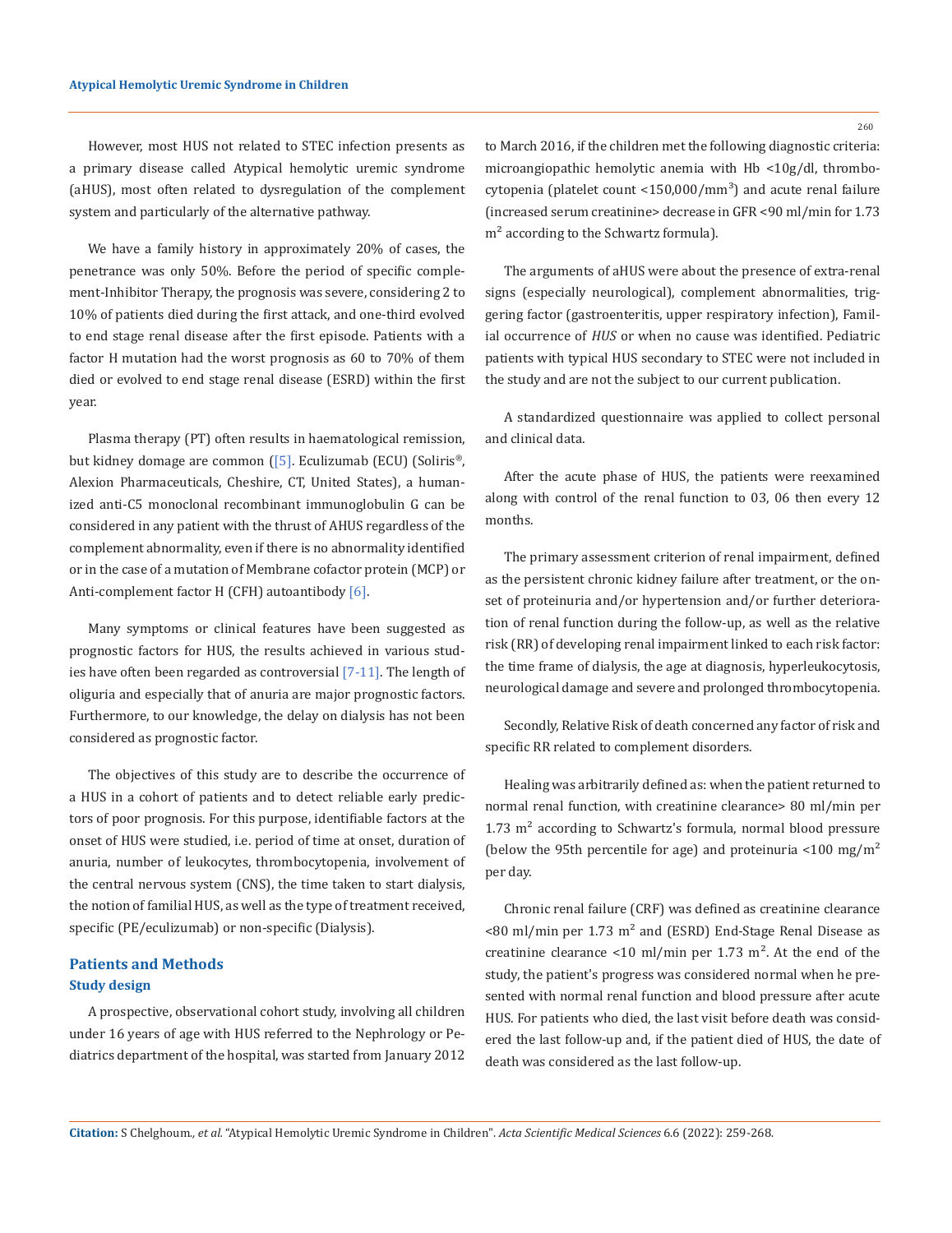Three groups will be identified depending on severity of renal impairment: Group 1: Healing without renal sequelae, Group 2: Healing with renal sequelae (proteinuria, hypertension and/or CRI), Group 3: Death.

#### **Diagnosis and management of (aHUS)**

The quantitative dose of antigen assays of the complement fractions (C3, C4) were carried out by Laser Immunonephelometric technique. This technique is used to quantify serum protein level by Immunoprecipitation (IP): the diluted serum is placed with a specific antiserum and the antibody (Ag) - (Ac) composite precipitates by way of fine particles providing nephelometric assay. This technique consists of measuring the intensity of laser radiation spread through a sample to connect it to a concentration. The FH, FI and FB proteins were assayed by radial immunodeficiency or MAN-CINI technique. This consists of incorporating a specific antiserum and depositing the (antigen-antibody). At equilibrium, a precipitation ring forms, show the presence of this protein. Then we dose it by different methods. The complement MCP protein was assayed by cytometry flow. The investigation of ADAMTS-13 activity is carried out, using enzyme-linked immunosorbent assays (ELISA (TECHNOZYM® ADAMTS-13 activity, Technoclone GmbH Austria) Algerian baseline values are: 45-116%.

The genetic study could be performed through laboratories abroad in some children. We assessed therapeutic management of children: type and time needed for dialysis; administration of PFC infusion; carrying out the PE; treatment with eculizumab as well as the rate of non-occured of renal damage or death, based on Established Treatments: specific treatment (PE, eculizumab therapy) and non-specific treatment (dialysis).

### **Statistical analyses**

Descriptive statistics were analyzed using frequency distribution and the median age. Oligoanuria greater than 10 days, age less than 2 years, the start time of dialysis > 48h, leukocyte count >  $20,000/\text{mm}^3$ , severe thrombocytopenia, CNS involvement, the notion of familial SHU were studied as potential prognostic factors.

These variables considered as categorical. We calculated the percentage of patients with renal impairment at the 95% confidence level in aHUS. We identified the different risk factors and estimated their frequency, and calculated the risk ratio of events and deaths related to each risk factor with 95% confidence level. The

main event defined by the occurrence of proteinuria and/or hypertension and/or CRF during follow-up. The specific risk of complement abnormalities was analyzed by the Pearson test.

Survival analysis was performed to measure the cumulative proportion of patients who had no occurrence, and the recovery time of renal function for the categories defined by each prognostic factor or a combination of factors. Recovery time was measured as the difference between the first visit with normal renal function and the onset of HUS. As the RR is significantly different from the first, we performed comparative studies of non-occurrence curves of the event according to the presence or absence of the risk factor in aHUS. Kaplan-Meier curves were compared by log-Rank test.

Cox proportional hazard model was performed to assess the independent role of each prognostic factor during the recovery period. Only those risk factors (RF) that were significant or at the limit of significance (p < 0.15) were introduced into the Cox model. We also assessed the link between the type of complement abnormalities and the response to treatment (response to treatment or non-response), as well as the evolution of renal function depending on a specific treatment or not. Statistical analysis was performed using SPSS software.

### **Results**

From January 2012 to March 2016, 21 cases of aHUS were hospitalized. The median age at diagnosis was 8 months ranges between 1 month and 16 years. 76.2% were boys. Table 1 shows the epidemiological and clinical characteristics of patients with aHUS on the admission, 28.6% and 71.4% of cases presented with diarrhea and the classic triad of HUS, respectively. 76.2% were oligoanuric and resulted in the need to dialysis.

| <b>Features</b>      | <b>Population</b> |  |  |
|----------------------|-------------------|--|--|
| Median age           | 8 mois (1-192)    |  |  |
| Boys, %              | 16 76,2%          |  |  |
| Diarrhea, %          | 6 28,6%           |  |  |
| %, classic triad     | 15 71,4%          |  |  |
| Oligo-anuria, %      | 16 76,2%          |  |  |
| Need for dialysis, % | 16 76,2%          |  |  |
| Death,, %            | 11 52,4%          |  |  |

**Table 1:** Epidemiological and clinical features of patients with (aHUS) for admission  $(n = 21)$ .

**Citation:** S Chelghoum*., et al.* "Atypical Hemolytic Uremic Syndrome in Children". *Acta Scientific Medical Sciences* 6.6 (2022): 259-268.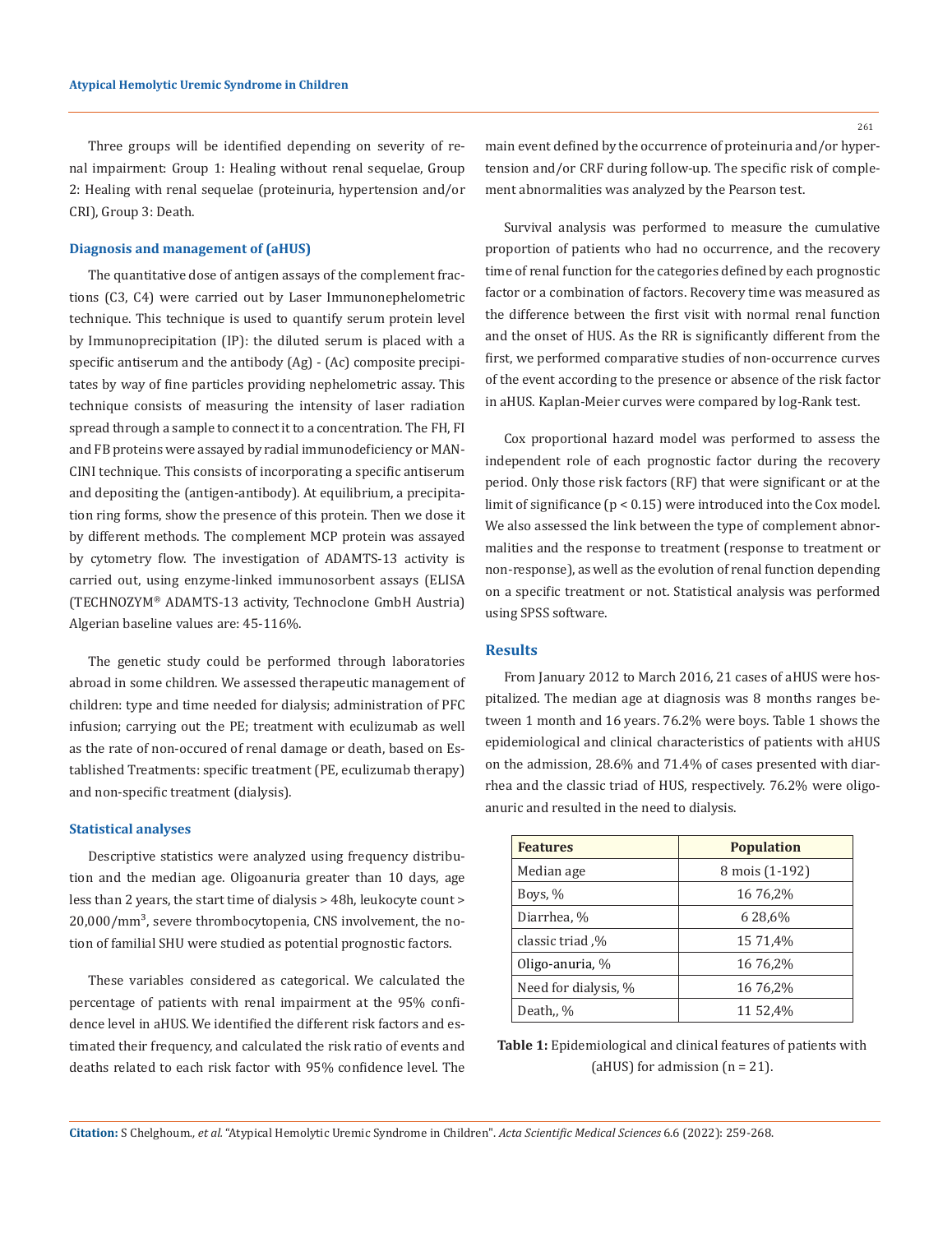Table 2 shows the clinical and biological features of the RF-related patients involved in the study: 61.9% were less than 2 years old, 35.3% were on dialysis after 48 hours, 42.8% had oligo-anuria ≥10 days, 42.8% had neurological impairment, 28.6% had leukocytosis> 20 G/mm<sup>3</sup>, 66.7% had thrombocytopenia <50 G/mm<sup>3</sup>. The complement was investigated in 16 children and abnormalities were present in 7 of them (43.7%): 6 cases (37.5%) among them had low C3 levels, 1 child had CFB and low C3 levels; a teenager, had a complete MCP deficiency and low C3 levels. She had benefited from a genetic study showing a homozygous MCP deficiency. The other 4 patients with low C3 levels were represented and a 3-year-old child with sporadic HUS, 2 brothers aged between 3 and 12 months with familial HUS and a 10-year-old child with familial HUS. And one case (6.25%), a patient 1 month old when diagnosed, had a low CFH level. None of the patients had a decrease in CFI. 57.1% of the children had familial HUS. ADAMTS13 activity was assessed in 6 children, and was higher than 20% in all cases.

|                                  | Number of patients/<br>Number of<br>examined patients | <b>Percentage</b> |
|----------------------------------|-------------------------------------------------------|-------------------|
| Age< 2year-old                   | 13/21                                                 | 61,9              |
| Dialysis deadline >48h           | 6/17                                                  | 35,3              |
| Anuria/oliguria ≥10j             | 9/21                                                  | 42,8              |
| Looking forward to CNS           | 9/21                                                  | 42,8              |
| Leucocyte >20 $G/mm^3$           | 6/21                                                  | 28,6              |
| Thrombocytopenia<50 <br>$G/mm^3$ | 14/21                                                 | 66,7              |
| Complement<br>abnormality        | 7/16                                                  | 43,7              |
| Family concept                   | 12/21                                                 | 57,1              |

**Table 2:** Clinical and biological features of patients with aHUS linked to Risk Factors (CNS central nervous system).

Three genetic studies have been carried out: 2 in France by Fremeaux-Bacchi. For a 16-year-old patient who ended up with homozygous CD46 deficiency (MCP), both ascending parents were heterozygous, the propositus carried the homozygous trait, and both sisters carried the heterozygous trait. The second study was carried out by the same team for a 15-year-old girl, who did not identify any mutation in the patient and in the donor, in this case the 262

father, and the child was able to benefit from the kidney transplant in 2016 with an eculizumab prophylaxis protocol. The third genetic study was performed by Martin Bitzan in Canada, and found three variants of uncertain clinical significance in the CFH and CFI genes.

76.2% of children cases with aHUS underwent dialysis with an average duration of 25 days (3-112) in PD, and 10 days (2-60) in HD, respectively. 11.4% of children received infusions of PFC. PE were performed in 9.5% of cases. 24% of patients received eculizumab. The mean age of the children treated with ECU was 4 years (from1 month to16 years).

The mean serum creatinine was respectively 31.95 mg/l and 19.5 mg/l with a standard deviation (SD) of 19.14 and 13.6 respectively before and after treatment, the difference was significant (p = 0.026); as well as the median GFR, which was respectively 10 ml/  $min/1.73m^{2}$  (4-69) and 28 ml/min/1.73m<sup>2</sup> (5-66) before and after initiation of treatment with an insignificant difference ( $p = 0.095$ ).

The max follow-up of the children took 50 months. One child was no longer being followed after the acute phase of hospitalization but had stopped dialysis before his discharge from hospital. The mean duration of survival without renal impairment was 7.7 months with a CI [1.93 - 13.45], half of the children were free from any event at 2.7 months and 18 children presented with renal impairment during follow-up (Figure 1).



**Figure 1:** Cumulative proportion of patients with normal renal function over 50 months with aHUS.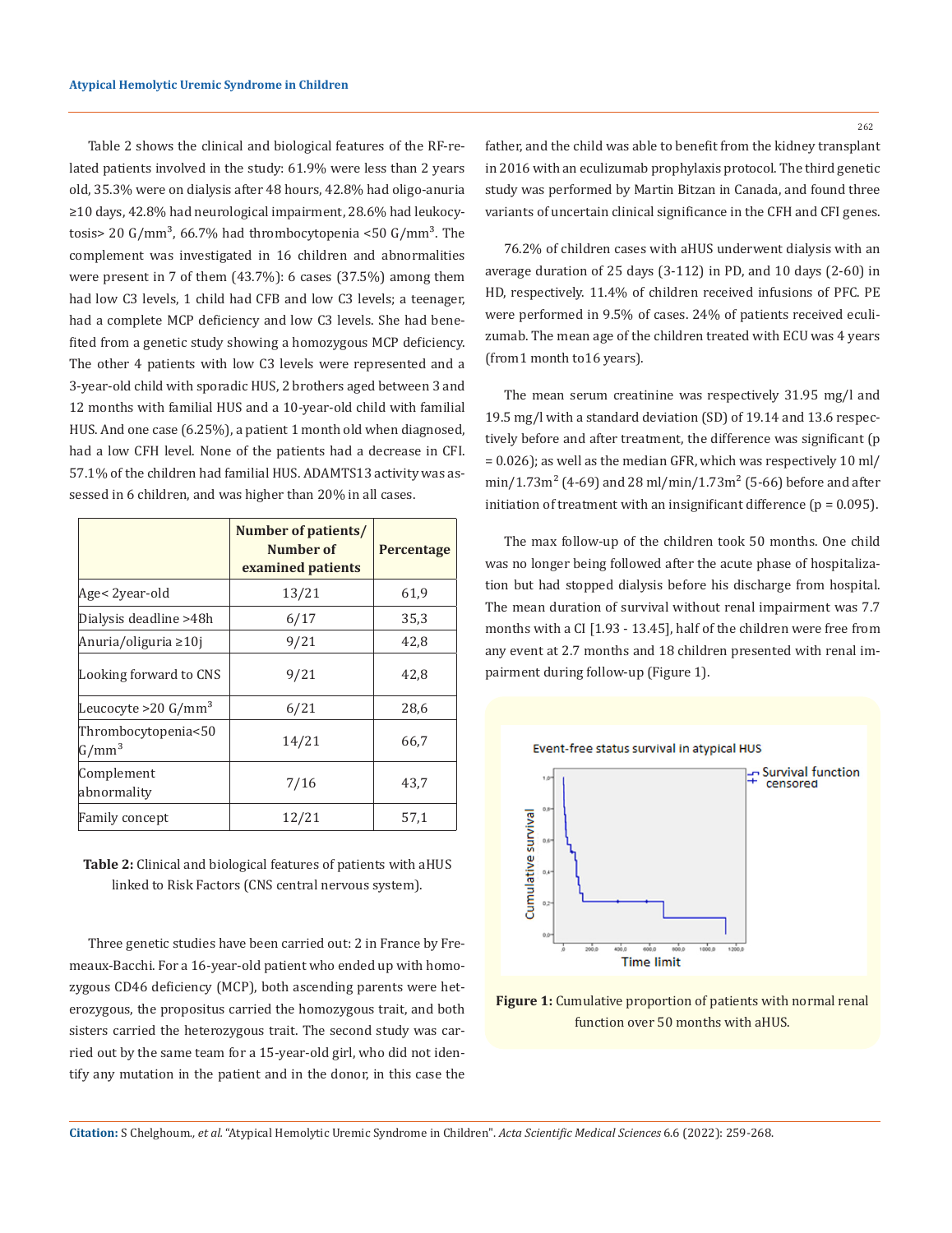11 (52.4%) of children had died, all in the acute phase of the disease, 5 (23.8%) of neurological involvement, 2 (9.5%) died after hemorrhagic syndrome, 1 (4, 7%) of severe hyperkalaemia, 1 (4.7%) died later after malfunction of the dialysis catheter, 1 (4.7%) child died of severe sepsis and the last child died of pneumonia after treatment with eculizumab. 8/11 of deceased children presented with familial HUS.

The median time to death was 15 days ranged between (1-83 days). The mean overall Survival is 28.09 months with a  $CI = [15.6$  $-$  40.6], 50% of the subjects are alive from the 3<sup>rd</sup> month (Figure 2).



**Figure 2:** Cumulative proportion of patients dying over 50 months with aHUS.

 Seventy-one percent of patients with complement abnormalities developed renal impairment versus 66.6% without complement abnormalities. The RR is not significant  $(RR = 1.07)$  with a  $CI = [0.51 - 2.23]$  and  $p = 0.657$ . 16.6% of patients died without complement abnormalities versus 43% died with complement abnormalities. The RR is not significant  $(RR = 2.57)$  with  $CI = [0.35]$  $-18.68$ ] and  $p = 0.342$ .

Seventy-one percent of patients with complement abnormalities developed renal impairment versus 66.6% without complement abnormalities. The RR is not significant (RR = 1.07) with a  $CI = [0.51 - 2.23]$  and  $p = 0.657$ . 16.6% of patients without complement abnormalities died versus 43% with complement abnormalities. The RR is not significant (RR = 2.57) with  $CI = [0.35 - 18.68]$ and  $p = 0.342$ .

263

In our cohort, 50% of children without complement abnormalities died. 50% of children with low C3 died, while 50% developed kidney damage. One hundred percent of patients with decreased FB died, just like children with FH deficiency. One hundred percent of children with MCP deficiency have developed kidney damage. Pearson's test is 5.338. The risk estimate by the Monte-Carlo method is not significant with a  $p = 0.721$ .

The duration of oligo-anuria is (≥10 days) as a major prognostic factor, correlated with renal outcome with or without renal impairment, could not be assessed in our study because all the twelve patients have reached 1 year of follow-up, had an anuria duration of ≥10 days, therefore the RR could not be measured.

A child under the age of 2 years old have no risk for the occurrence of renal impairment, the RR is 1.23 with CI of [0.80 - 1.89], There is no significant correlation ( $p = 0.315$ ). The Late Dialysis Delay (> 48h) is not a substantial RF, the RR is 1.10 with a CI [0.91 - 1.33] and the correlation is not substantial ( $p = 0.647$ ). Severe and prolonged thrombocytopenia correlated with renal outcome is not a substantial RF (RR = 1.33) with a CI of [0.76 - 2.35]. Hyperleuko $cytosis > 20000/mm<sup>3</sup>$  is not an RF of medium or long term renal impairment (RR = 1.20) with a CI of  $[0.84 - 1.72]$  and the p is 0.50.

The RR of death when neurological damage is present was 2.33 with a CI =  $[0.97 - 5.59]$ , it is at the limit of significance  $(p = 0.056)$ , is like that of  $<$ 2 years of age, it is 2.77 with a CI =  $[0.79 - 9.70]$  and the  $p = 0.063$ ; the RR of death when the dialysis time is late (≥48h) is very significant ( $p = 0.0085$ ), it is 3 with a CI = [1.47 - 6.14], there is 3 times more likely to have risk of death if the time limit of dialysis is more than 48 hours. Thrombocytopenia, prolonged anuria, and leukocytosis are not RDFs of death.

Based on univariate analysis, survival without renal impairment in patients with aHUS is significantly linked to 3 factors: early age, time limit to dialysis, and neurological involvement with, respectively,  $p = 0.071$ ,  $p < 10^{-3}$  and  $p = 0.009$  (Figure 3, 4, 5).

Multivariate analysis of HUS patient survival without renal impairment was performed using the Cox regression, adjusted for significant factors ( $p \le 0.15$ ) showed that the time to dialysis is an independent factor ( $p = 0.004$ ). Even when adjusting event-free survival for the other non-significant factors: severe thrombocytopenia, anuria and leukocytosis in bivariate analysis, the results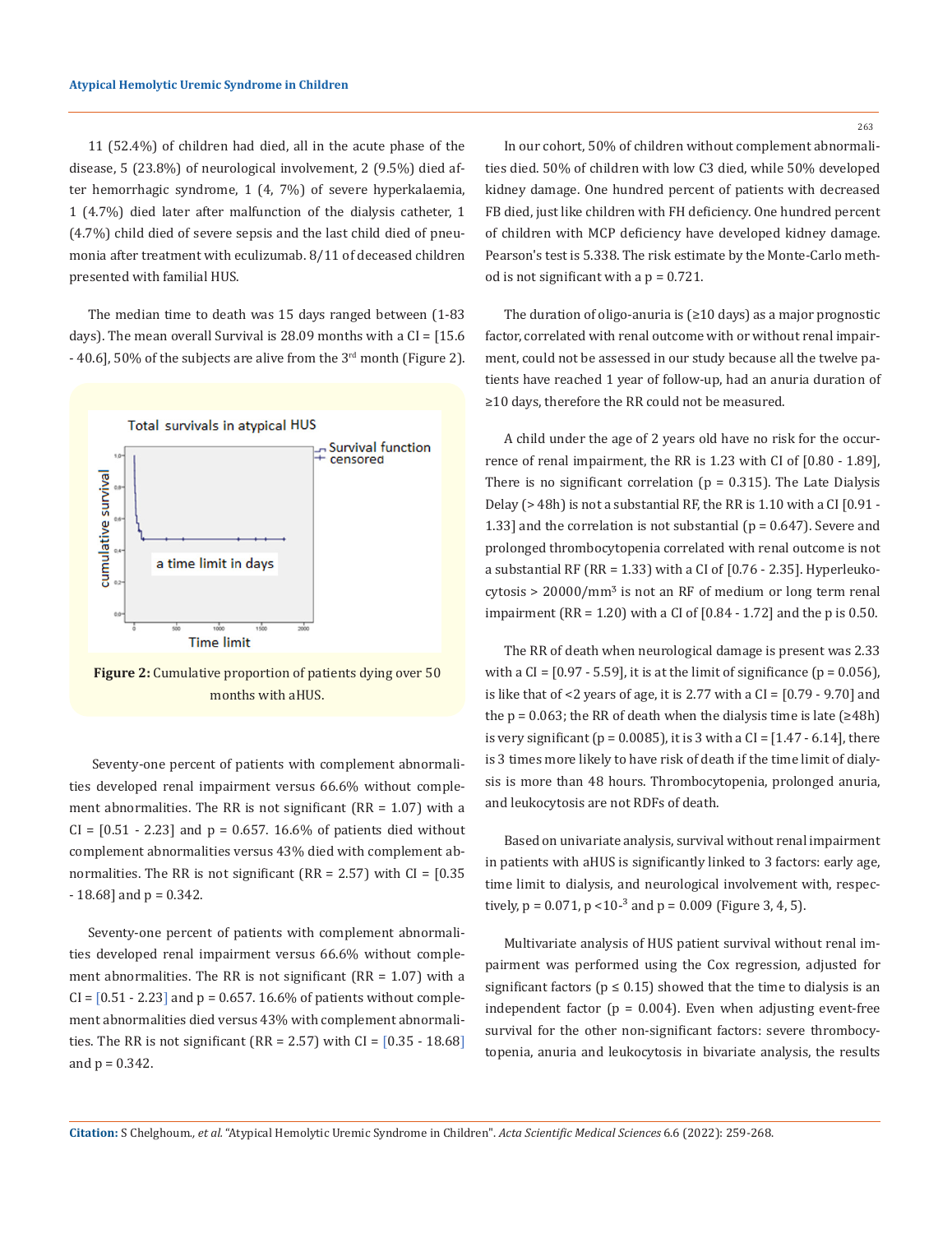

Figure 3: Proportion without renal impairment by age in patients with aHUS.



**Figure 4:** Proportion without renal impairment by time of dialysis in patients with aHUS.



**Figure 5:** Proportion without renal impairment by neurological impairment in patients with aHUS.

remain unchanged. The time to dialysis remains a very significant RDF (HR = 20.81) ( $p = 0.004$ ).

Overall survival is significantly linked to neurological impairment ( $p = 0.027$ ), age <2 years ( $p = 0.041$ ) and time to dialysis> 48h ( $p$  <10- $3$ ). The concept of family HUS is on the limit of the signification (p = 0,109) (Figure 6, 7, 8).









In multivariate analysis by Cox regression, the time to dialysis, adjusted for the significant factors, remains a very significant RF (HR = 14.77) ( $p = 10^{-3}$ ) for survival without death. It is the same as when it is adjusted for the non-significant factors in bivariate analysis.

**Citation:** S Chelghoum*., et al.* "Atypical Hemolytic Uremic Syndrome in Children". *Acta Scientific Medical Sciences* 6.6 (2022): 259-268.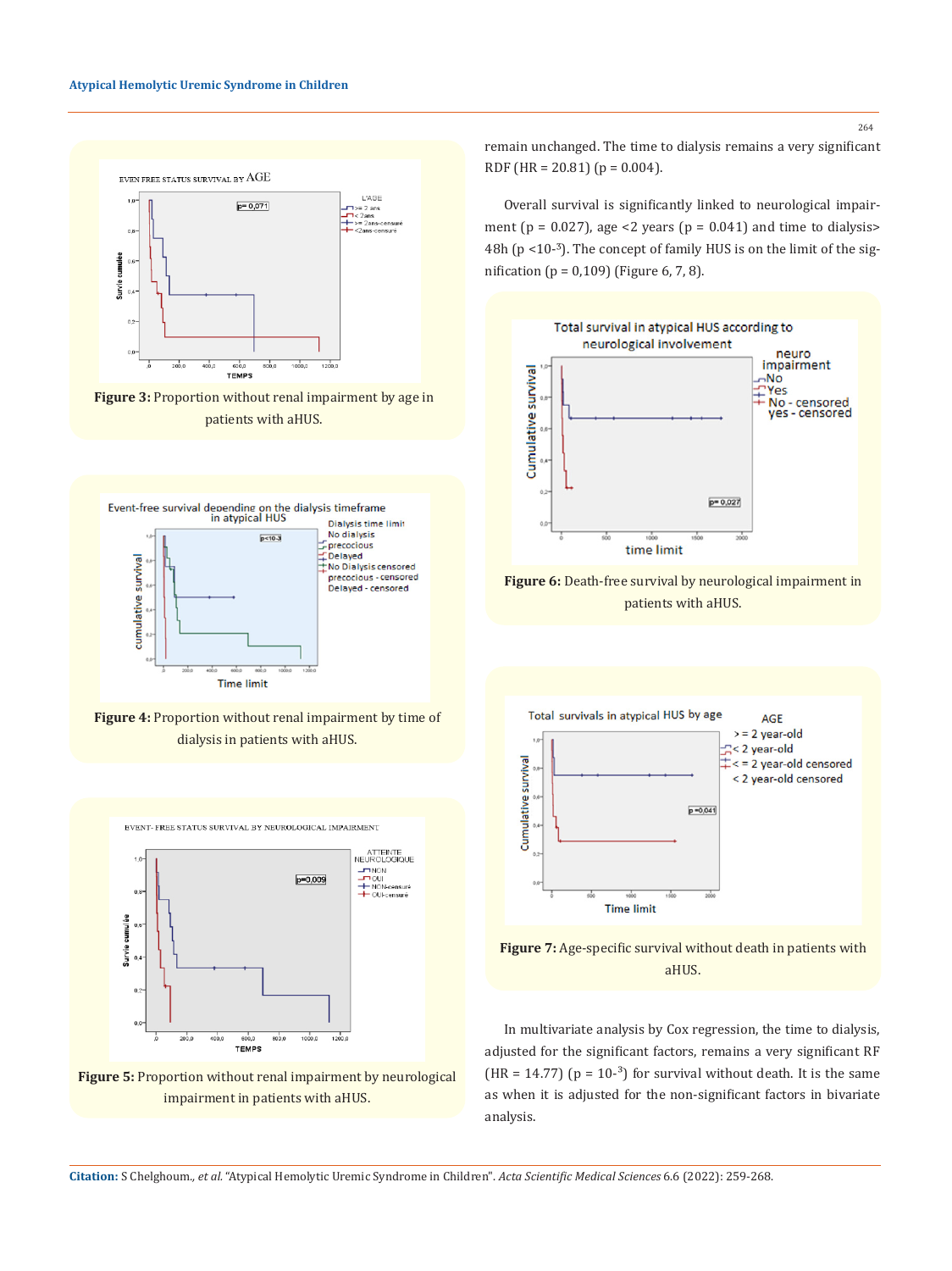



# **Discussion**

### **Clinical and therapeutic evaluation in atypical HUS**

Digestive prodromes can be noticed in 30% of aHUS cases with sometimes upper airway infections.

In our cohort, 28% of the children had diarrhea and 9.5% had upper airway infections. This clearly demonstrates that the onset of post-diarrhea does not rule out the possibility of aHUS. This makes it difficult to differentiate between typical and atypical HUS for pediatric physicians and may result in a delay in the adequate management of these patients. In our study, a child had presented the picture of aHUS after a vaccine of Diphtheria, tetanus and polio. The triggering role of vaccination in this patient can be explained by the antigenic stimulation of complement by the vaccine.

In case of ARI, PD should be preferred because of the young age of the children, and due to the short period of anuria. In order to preserve the vascular pathways; HD can be offered as a second-line treatment in the case of severe digestive impairment and/or in the event of an indication of plasmapheresis. The percutaneous internal jugular approach is recommended for the placement of the central venous approach with ultrasound identification [4].

AHUS with multi-visceral failure or cardiovascular instability are indications for continuous ERA, Hemodiafiltration (HDF) or continuous venous hemofiltration or slow hemodialysis [12].

In our 16/21 cohort (76.2%) of children with aHUS underwent dialysis with an average time limit of 25 days (3-112) in PD, and 10 days (2-60) in HD, respectively. 3 children, or 14.3% did not need dialysis.

Up to the early 2000s, PT was considered as the gold standard for dealing with aHUS. The substitution of non-functional complement proteins, and the elimination of anti-CFH Ab and hyperactive components of the complement (gain-of-function mutations) made PT a logical choice (reviewed in the European and UK guidelines on treatment of aHUS). The consensus based on the guidelines recommends starting PE as soon as the diagnosis of aHUS is established [13].

In our cohort, 16.7% of patients had received POPs. PE were performed in 2 children (8.3%) with aHUS.

On average, 13.7 PE (2-26) per patient were performed at a dose of 60 ml/kg and against PFC in 100% of cases. The first PE was performed 2 days after diagnosis. A child 16-year-old, had received PE before she was diagnosed with a homozygous PCM genetic deficiency, until the arrival of eculizumab, which was requested by ATU. Currently she has CKD II; and the other child was 12 years old, and has normal kidney function.

Eculizumab appears to be very effective in aHUS [14,15]. Wong., *et al*. [16] showed that approximately 85% of plasma-resistant and plasma-dependent patients no longer showed signs of disease after administration of the ECU. This is established in patients with and without identified complement mutations. Like PT, the earlier ECU is started, the greater the preservation of renal function [2]. In a prospective study of 20 patients with sensitive plasma aHUS with RI and stable platelet count, 80% of patients responded to treatment and none required a new dialysis session [17].

ECU treatment was associated with a gradual improvement over time in GFR and a decrease in proteinuria. Other studies therefore show that eculizumab is effective with an 85% response, whether the patients are plasma resistant or plasma dependent [16].

 In our set of cases, 5 (24%) of children with aHUS received eculizumab. An infant of 5 month old with familial aHUS died after severe hemorrhagic syndrome. A 12 month old infant with a familial aHUS also died after severe pneumonia, a 3 year old child, as well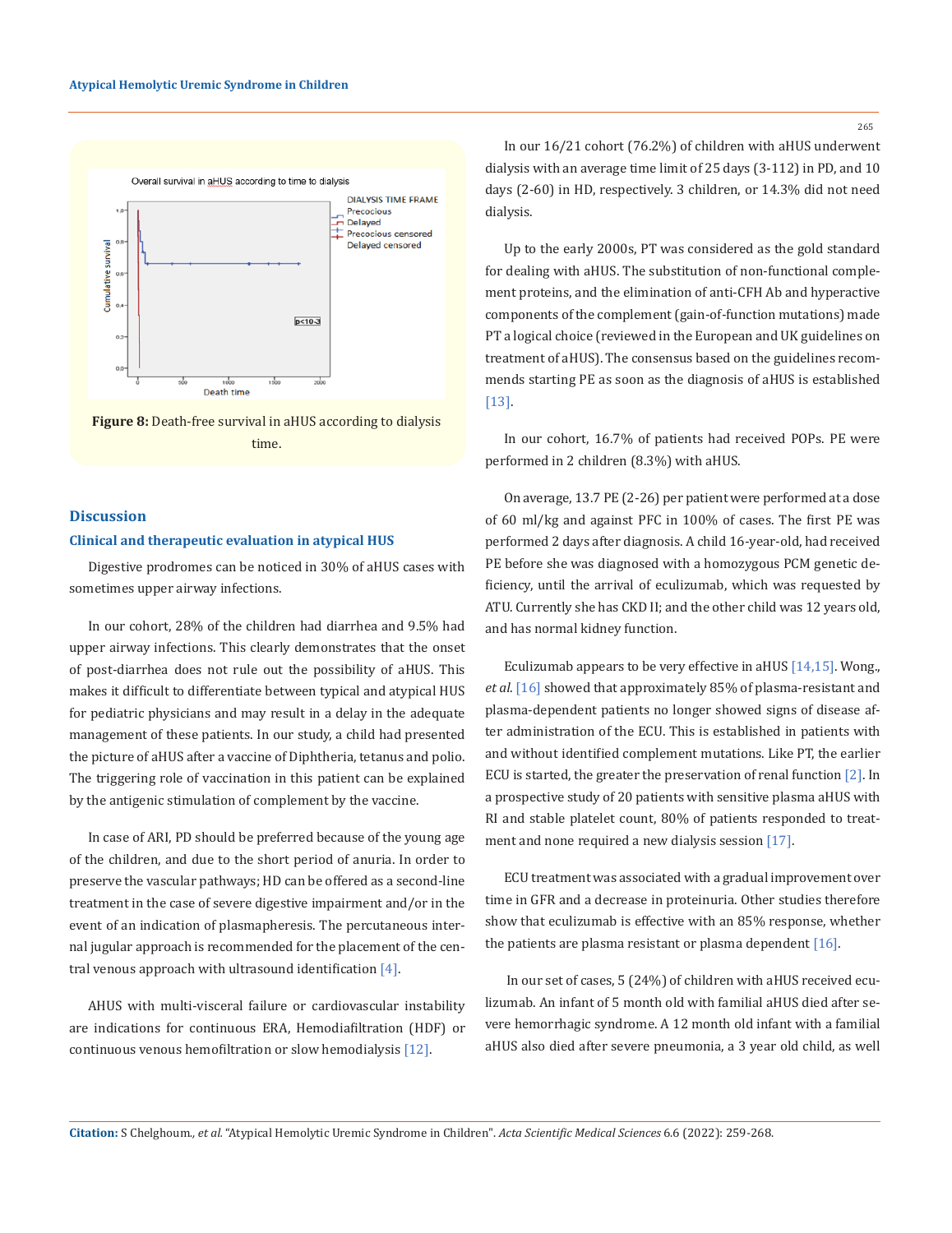as a 5 month old infant with familial aHUS and a 16 year old adolescent girl years with CD46 deficiency.

Several confounding factors intervened, the last 3 children were on dialysis and the 16-year-old girl received PE before eculizumab. These three children have evolved well on the hematological level, on the renal level: in infant, the kidney function returned to normal because eculizumab was started 2 months after diagnosis and 20 days after renal impairment and start of dialysis. The 3-year-old child, after a 3-month treatment and a 3-year follow-up, retains a MRC I. The 16-year-old girl received eculizumab for 8 months and after a 4-year follow-up, she has MRCII.

In our cohort, no patient had an ESRD. Due to a lack of genetic studies in our country, we have not been able to do the genetic screening of our patients, but if we want to prepare our patients for a possible kidney transplant, it will be imperative to do the genetic study of the recipient and the donor, since we only perform kidney transplants from living related donors. The transplant from the cadaveric donor has remained in the embryonic stage until now.

#### **To become renal in the short and long term in aHUS**

Morbidity and mortality is high in aHUS, whether the genetic mutation is identified or not (CFH, CFI, C3, THBD, MCP, anti-CFH antibodies). In an American study carried out on two groups, group I with 128 patients without identified mutation and group II formed of 122 patients with identified mutation, 37% of patients in the first group and 44% of patients in the second group die or develop an IRT during the  $1<sup>st</sup>$  episode; while 50% of patients in group I and 62% in group II die or develop an ESRD after 3 years of follow-up.

According to Caprioli and al. 33-40% of patients die or the disease progresses on CRF after the first clinical manifestation [19,20]. 65% of patients die, require dialysis, or have permanent kidney damage within the first year of diagnosis despite PE or POP [19].

70% of patients with the most common mutation die, require kidney dialysis or suffer from CRF [19]. In aHUS there is no difference in terms of disease severity in patients with an identified mutation compared to those without an identified mutation [18,19] (Table 3).

In our study, the mortality rate make up 52.4% in the acute phase, including 38% of familial HUS cases. 42.8% of patients de-

| <b>Consequences</b>                                                                                                              | No identifiable<br>mutation | <b>Identifiable</b><br>mutation |
|----------------------------------------------------------------------------------------------------------------------------------|-----------------------------|---------------------------------|
| % of patients who died or<br>progressed to end-stage renal<br>disease (ESRD) during the first<br>clinical<br>manifestation 18    | 28-37%                      | $40 - 44%$                      |
| % of patients who died,<br>required dialysis or with per-<br>manent kidney damage within<br>the first year after diagnosis<br>19 | 66%                         | 63%                             |
| % of patients who died or<br>required long-term dialysis 19                                                                      | 51%                         | 57%                             |

266

**Table 3:** Renal fate in aHUS according to Caprioli [19].

velop CKD at 1 year and 66.7% at 3 years. In the literature, 8 to 12% of children die and a third progress to ESRD from the first episode. The renal prognosis is more severe in aHUS.

Family HUS are characterized by a constant decrease in the C3 fraction of the complement, to be linked to a quantitative or functional deficit of CFH, which leads to a loss of control of the alternate pathway; the CFB is also collapsed, while the C4 is found at a normal rate.

In some cases, a mutation in chromosome 1q has been described in the region of the gene encoding factor [H] [21,22]. These forms occur with an interval of more than a year in the same family, relapses are frequent and they often progress by relapses to kidney injury.

Their prognosis is severe and high mortality. In the case of RT, recurrence on the graft is not rare, occurring in the first month posttransplant and resulting, in 50% of cases, in graft loss [21,23,24].

In our study, 12 (57.1%) of the children had familial HUS, 8 (38%) among them died, 6 (28.6%) were <1 year old, 1 (4.7%) was 18 months old and the last (4.7%) was 8 years old. The RR of death linked to classic serious factors in the acute phase was multiplied by 2.33 for neurological involvement, by 2.77 for age <2 years and by 3 for the time to dialysis  $\geq$  48 hours with a very p. significant (p  $= 0.00085$ ).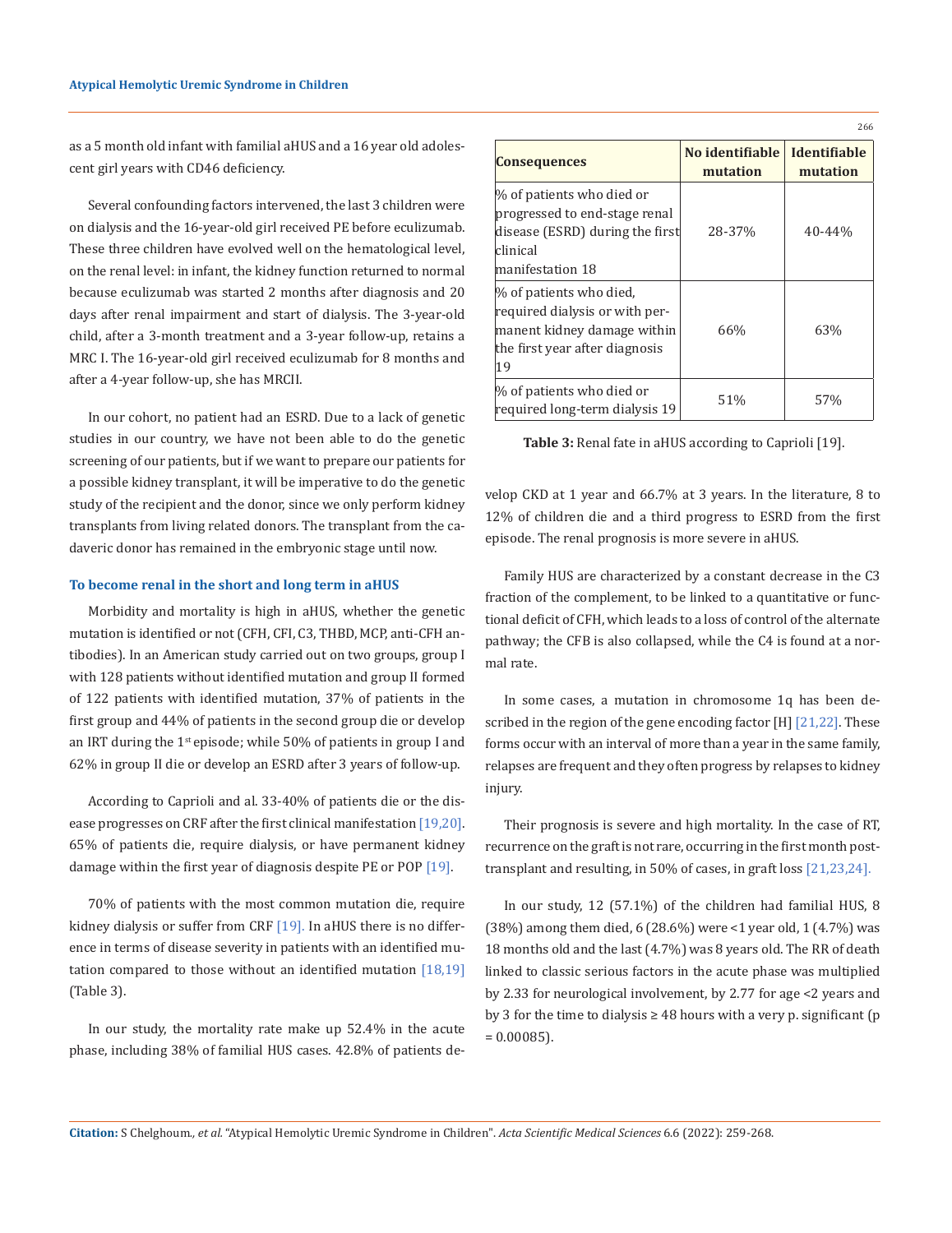The overall survival study in our aHUS patients shows that the course is fatal during the first three months. The overall survival according to the different classic risk factors modalities of death shows a significant correlation with age  $(p = 0.041)$ , the presence of neurological involvement ( $p = 0.027$ ) and the time to dialysis ( $p$  $\langle 10^3 \rangle$ . From these results, we can conclude that neurological involvement, <2 years of age, and time limit of dialysis > 48 hours, are risk factors for acute mortality.

In multivariate analysis, the risk of death is multiplied by 14.76 in the event of late dialysis with a  $p < 10^{-3}$ . Age. The delay in dialysis alone acts on overall survival.

The RR of renal impairment associated with classic severe acute phase factors is not significant for any factor. This result is probably related to a lack of power of our study from a statistical point of view. Anuria was not significant  $(p = 0.76)$  knowing that all patients who had anuria ≥10 days developed kidney damage at 1 year.

In our cohort, the study of kidney-free survival patients with aHUS showed that 18 developed CKD, proteinuria and/or hypertension during follow-up. 50% of patients presented events in 2.7 months. Survival without renal impairment linked to neurological impairment is significant ( $p = 0.009$ ), that linked to <2 years of age is at the limit of significance  $(p = 0.071)$ , while that linked to the delay in dialysis is very significant ( $p$  <10-<sup>3</sup>). This shows that the renal prognosis in aHUS is linked to the severity of the neurological involvement, which is widely discussed in the literature [25]. Familial aHUS has a poor prognosis. Especially since it occurs at an early age (<2 years). The delay in dialysis, the longer it is delayed, the greater the vital prognosis and the risk of renal sequelae.

In multivariate analysis, when we measure surviving patients without renal damage as a function of the time to dialysis adjusted for the significant variables, neurological damage and young age go out of the equation. The time to dialysis beyo*n*d 48 hours remains an RF (HR = 20.81), very significant ( $p = 0.004$ ), it multiplies the risk of long-term kidney disease by 20.8. No other variable in the acute phase becomes statistically significant, probably the other variables show a high degree of correlation with each other. The time to dialysis is an independent factor.

### **Conclusion**

Atypical HUS is a serious systemic pathology which engages the renal vital and functional prognosis. The familial form has a poor prognosis, especially since it occurs at an early age (<2 years). In addition, late dialysis (beyond 48 hours) and neurological involvement influence the vital prognosis and the risk of long-term renal sequelae. Early diagnosis of aHUS by assaying complement factors, and targeted therapy (PT and/or eculizumab) helps manage aHUS and ensures good long-term results.

#### **Bibliography**

- 1. Loirat C., *et al*[. "Management of hemolytic uremic syndrome".](https://pubmed.ncbi.nlm.nih.gov/22284541/)  *Presse Medicine* [41.3 Pt 2 \(2012\): e115-135.](https://pubmed.ncbi.nlm.nih.gov/22284541/)
- 2. Kavanagh D., *et al*. "Atypical hemolytic uremic syndrome". *Seminar on Nephrology* 33.6 (2013): 508-530.
- 3. Besbas N., *et al*[. "A classification of hemolytic uremic syndrome](https://pubmed.ncbi.nlm.nih.gov/16775594/)  [and thrombotic thrombocytopenic purpura and related disor](https://pubmed.ncbi.nlm.nih.gov/16775594/)ders". *[Kidney International](https://pubmed.ncbi.nlm.nih.gov/16775594/)* 70.3 (2006): 423-31.
- 4. Fremeaux-Bacchi V., *et al*[. "Genetics and outcome of atypical he](https://pubmed.ncbi.nlm.nih.gov/23307876/)[molytic uremic syndrome: a nationwide French series compar](https://pubmed.ncbi.nlm.nih.gov/23307876/)ing children and adults". *[Clinical Journal of the American Society](https://pubmed.ncbi.nlm.nih.gov/23307876/)  of Nephrology* [8.4 \(2013\): 554-562.](https://pubmed.ncbi.nlm.nih.gov/23307876/)
- 5. Johnson S and CM Taylor. "Hemolytic Uremic Syndrome". in Pediatric Nephrology: Sixth Completely Revised, Updated and Enlarged Edition, E. Avner, et al., Editors. 2009, Springer Berlin Heidelberg: Berlin, Heidelberg (2009): 1155-1180.
- 6. [Frémeaux-Bacchi V. "\[Pathophysiology of atypical hemolytic](https://pubmed.ncbi.nlm.nih.gov/24594571/)  [uremic syndrome. Ten years of progress, from laboratory to](https://pubmed.ncbi.nlm.nih.gov/24594571/)  patient]". *Biol Aujourdhui* [207.4 \(2013\): 231-240.](https://pubmed.ncbi.nlm.nih.gov/24594571/)
- 7. Sellier-Leclerc AL., *et al*[. "Differential impact of complement](https://jasn.asnjournals.org/content/18/8/2392)  [mutations on clinical characteristics in atypical hemolytic ure](https://jasn.asnjournals.org/content/18/8/2392)mic syndrome". *[Journal of the American Society of Nephrology](https://jasn.asnjournals.org/content/18/8/2392)*  [18.8 \(2007\): 2392-2400.](https://jasn.asnjournals.org/content/18/8/2392)
- 8. Choi HS., *et al*[. "ADAMTS13 gene mutations in children with he](https://pubmed.ncbi.nlm.nih.gov/21488199/)[molytic uremic syndrome".](https://pubmed.ncbi.nlm.nih.gov/21488199/) *Yonsei Medical Journal* 52.3 (2011): [530-534.](https://pubmed.ncbi.nlm.nih.gov/21488199/)
- 9. Kelles A., *et al*[. "Childhood haemolytic uraemic syndrome: long](https://pubmed.ncbi.nlm.nih.gov/8313923/)[term outcome and prognostic features".](https://pubmed.ncbi.nlm.nih.gov/8313923/) *European Journal of Pediatrics* [153.1 \(1994\): 38-42.](https://pubmed.ncbi.nlm.nih.gov/8313923/)
- 10. Tönshoff B., *et al*[. "Outcome and prognostic determinants in the](https://pubmed.ncbi.nlm.nih.gov/7991042/)  [hemolytic uremic syndrome of children".](https://pubmed.ncbi.nlm.nih.gov/7991042/) *Nephron* 68.1 (1994): [63-70.](https://pubmed.ncbi.nlm.nih.gov/7991042/)

**Citation:** S Chelghoum*., et al.* "Atypical Hemolytic Uremic Syndrome in Children". *Acta Scientific Medical Sciences* 6.6 (2022): 259-268.